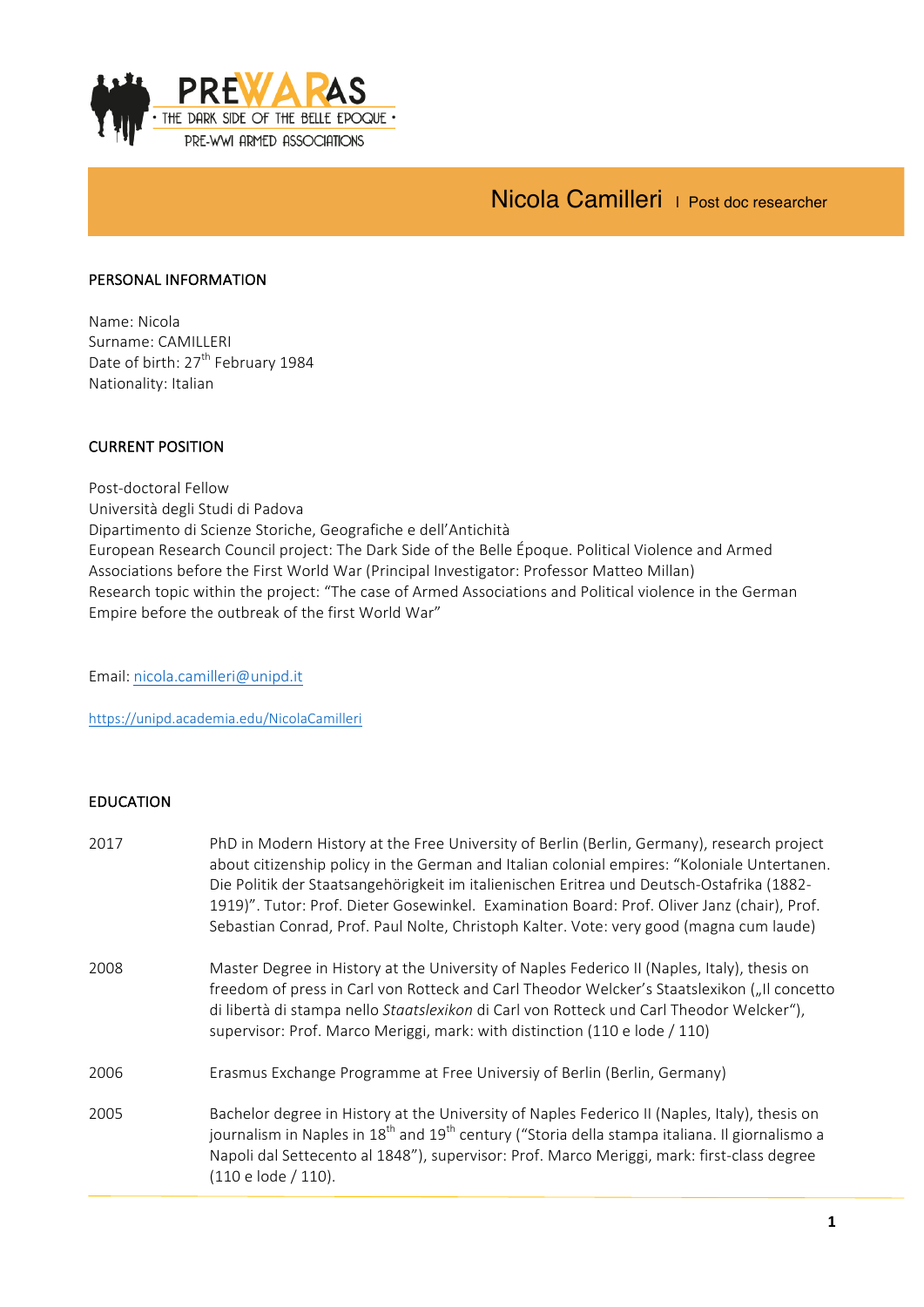## FELLOWSHIPS, PRIZES AND GRANTS

| 2019 | Postdoc Scholarship at Max Planck Institute for European Legal History, Frankfurt am Main                                                                                          |
|------|------------------------------------------------------------------------------------------------------------------------------------------------------------------------------------|
| 2018 | Remarque Institute Fellowship, New York University, New York City<br>Travel grant, German Academic Exchange Service (DAAD)                                                         |
| 2016 | Ph.D fellowship, Fazit Stiftung                                                                                                                                                    |
| 2015 | Doctoral fellowship, Leibniz Institute of European History (IEG), Mainz                                                                                                            |
| 2014 | Doctoral fellowship, German Historical Institute, Rome                                                                                                                             |
| 2012 | Travel grant, Arbeitsgemeinschaft für die Neueste Geschichte Italiens<br>Travel grant, German Academic Exchange Service (DAAD)                                                     |
| 2011 | 3 years Ph.D fellowship "Elsa-Neumann", Federal State of Berlin<br>3 years Ph. D fellowship "Cusanuswerk" (relinquished)<br>Doctoral fellowship, German Historical Institute, Rome |
| 2009 | Research fellowship (Pre-Doc), German Academic Exchange Service (DAAD)                                                                                                             |
| 2006 | Erasmus Exchange Programme fellowship<br>German language course fellowship, German Academic Exchange Service (DAAD)                                                                |

#### LECTURES, TALKS AND CONFERENCE PARTICIPATION (selection)

| 2018 | "Colonial subjects. Racial discourse and institutional segregation during the Italian rule in<br>the Horn of Africa", 20th International Conference of Ethiopian Studies Mekelle University,<br>Ethiopia "Regional and Global Ethiopia - Interconnections and Identities", Mekelle<br>(Ethiopia), 3.10.2018      |
|------|------------------------------------------------------------------------------------------------------------------------------------------------------------------------------------------------------------------------------------------------------------------------------------------------------------------|
| 2018 | "The borders of the subjecthood: mobility and legal status of the colonial population in<br>Italian Eritrea (1890-1941)", Conference of the African Studies Association in Germany<br>(VAD e. V.) "African Connections", Leipzig University, Leipzig (Germany), 29.06.2018                                       |
| 2018 | "Oltre i confini della cittadinanza. Appartenenza ed esclusione nell'impero italiano e<br>tedesco", Workshop: "Finis civitatis. I confini della cittadinanza ", Università degli Studi di<br>Pisa, Pisa (Italy), 27.06.2018                                                                                      |
| 2018 | "Ruling with(out) the Customary Law: the Case of Eritrea", Conference: "The Philosophy of<br>Customary Law", Centre de Recherche en Histoire des Idées, Département de Philosophie<br>de l'Université de Nice, Nice (France) (with Valentina Fusari) 16.05.2018                                                  |
| 2018 | "Citizenship policy in the German and Italian Colonies: Beyond a Comparison (1880s-<br>1920s)", Workshop: "Trans-imperial Cooperation and Transfers in the Age of Colonial<br>Globalization: Towards a Triangular History of Colonialism?", Gotha Research Centre and<br>Erfurt University (Germany), 23.03.2018 |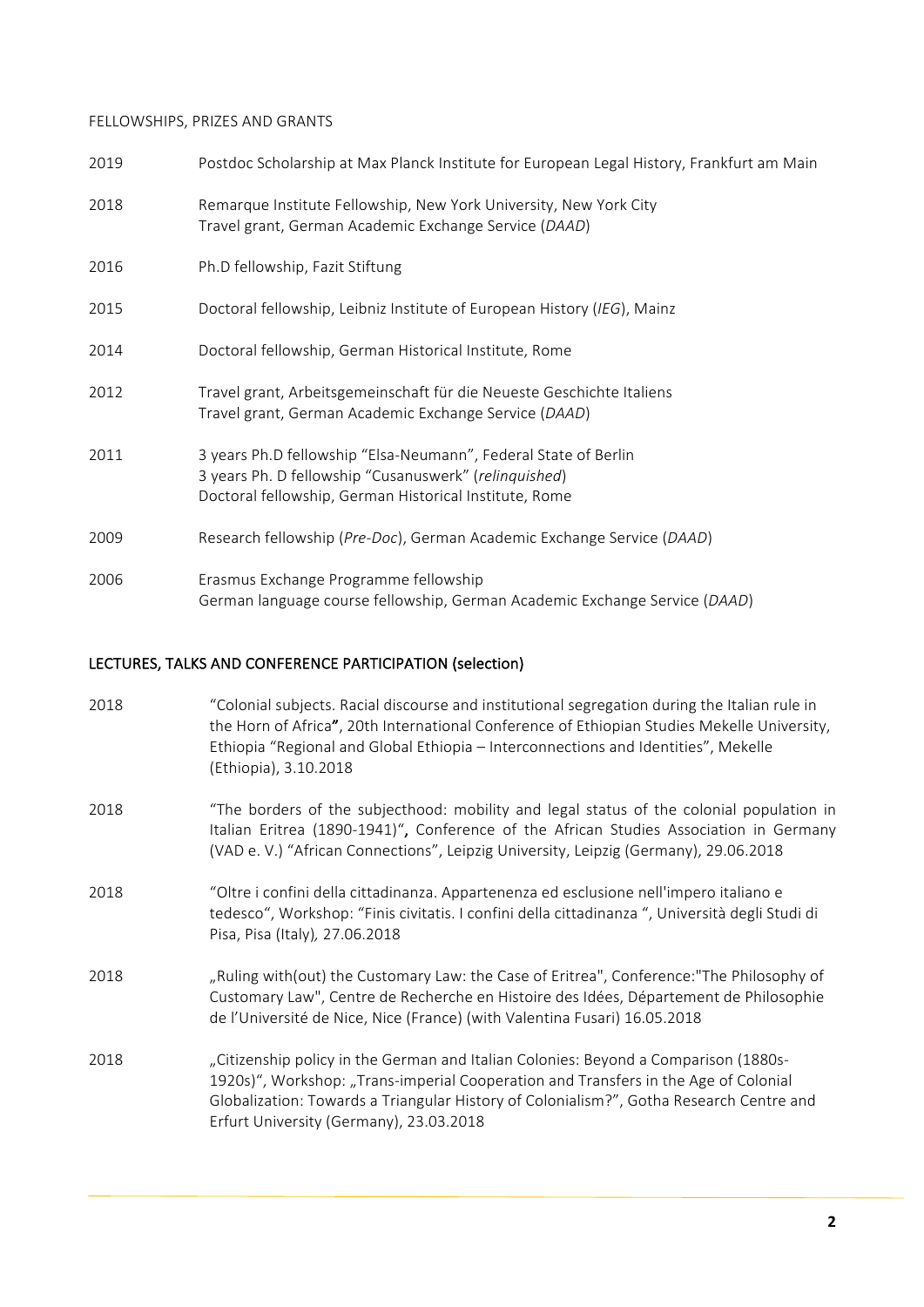| 2017 | "Cittadini, sudditi, nemici. La politica della cittadinanza nella Colonia Eritrea durante la<br>Prima Guerra mondiale", workshop "La Prima guerra mondiale nelle colonie italiane",<br>Centro Studi Popoli Extraeuropei "Cesare Bonacossa", Università degli Studi di Pavia, Pavia<br>(Italy), 19.12.2017                                                                          |
|------|------------------------------------------------------------------------------------------------------------------------------------------------------------------------------------------------------------------------------------------------------------------------------------------------------------------------------------------------------------------------------------|
| 2017 | "Koloniale Untertanen. Die Politik der Staatsangehörigkeit im Italienischen Eritrea und<br>Deutsch-Ostafrika (1882-1919)", Ph. D Colloquium on European History of the 19th<br>century (Prof. Birgit Aschmann) Humboldt-Universität zu Berlin, Institut für<br>Geschichtswissenschaften, Berlin (Germany), 13.11.2017                                                              |
| 2017 | "Identità nazionale tra migrazioni globali ed espansione coloniale. Il nuovo diritto di<br>cittadinanza nel Regno d'Italia e nell'Impero tedesco (1912 / 1913)", workshop: "Culture<br>storiche europee. Identità nazionale, globalizzazione e le sfide del transfer storiografico<br>Italo-Tedesco, 19° - 20° secolo", Villa Vigoni, Loveno di Menaggio, Como (Italy), 06.09.2017 |
| 2017 | "Race and space. Citizenship policy and local agencies in Italian Eritrea and German East<br>Africa (1882-1919)", Fifth ENIUGH European Congress on World and Global History<br>"Ruptures, Empires and Revolutions", Budapest (Hungary), 01.09.2017                                                                                                                                |
| 2017 | "Koloniale Untertanen. Die Politik der Staatsangehörigkeit im Italienischen Eritrea und<br>Deutsch-Ostafrika (1882-1919)", 19. Conference of the Arbeitsgemeinschaft für die<br>Neueste Geschichte Italiens with the German Historical Institute in Rome "Krieg und<br>Frieden", Saarbrücken (Germany), 17.06.2017                                                                 |
| 2016 | "Sudditanza: On the Legal status of the Eritrean Population during the Italian Colonialism",<br>The International Conference on Eritrean Studies (ICES), Asmara (Eritrea), 21.07.2016                                                                                                                                                                                              |
| 2016 | "Colonial citizenship in German East Africa and Eritrea - a German-Italian comparison",<br>Workshop: "German and Italian colonialism - comparative and transnational perspectives",<br>Villa Vigoni, Loveno di Menaggio, Como (Italy), 07.06.2016                                                                                                                                  |
| 2014 | "Le politiche della cittadinanza nelle colonie italiane e tedesche", workshop: "Cittadinanza<br>e diritti di cittadinanza in tempo di guerra, crisi e transizione (XIX-XX secc.)", Fondazione<br>Siotto, Alghero (Italy), 22.02.2014                                                                                                                                               |
| 2013 | "Die Politik der Staatsangehörigkeit in den deutschen und italienischen Kolonien. Ein<br>Vergleich", Ph. D Colloquium, Global History (Prof. Sebastian Conrad), Friedrich-Meinecke-<br>Institut, Freie Universität Berlin, Berlin (Germany), 14.01.2013                                                                                                                            |
| 2011 | "Il discorso sulla cittadinanza coloniale in Italia e Germania", Conference: "Funzionari e<br>intermediari al servizio del governo coloniale", Università di Pavia, Facoltà di Scienze<br>Politiche, Dipartimento di Studi politici e sociali, Centro di studi popoli extraeuropei Cesare<br>Bonacossa, Pavia (Italy), 30.11.2011                                                  |
| 2010 | "Die Politik der Staatsangehörigkeit in den deutschen und italienischen Kolonien", Ph. D<br>Colloquium, Italian and European Modern History (Prof. Oliver Janz), Friedrich-Meinecke-<br>Institut, Freie Universität Berlin, Berlin (Germany), 11.05.2010                                                                                                                           |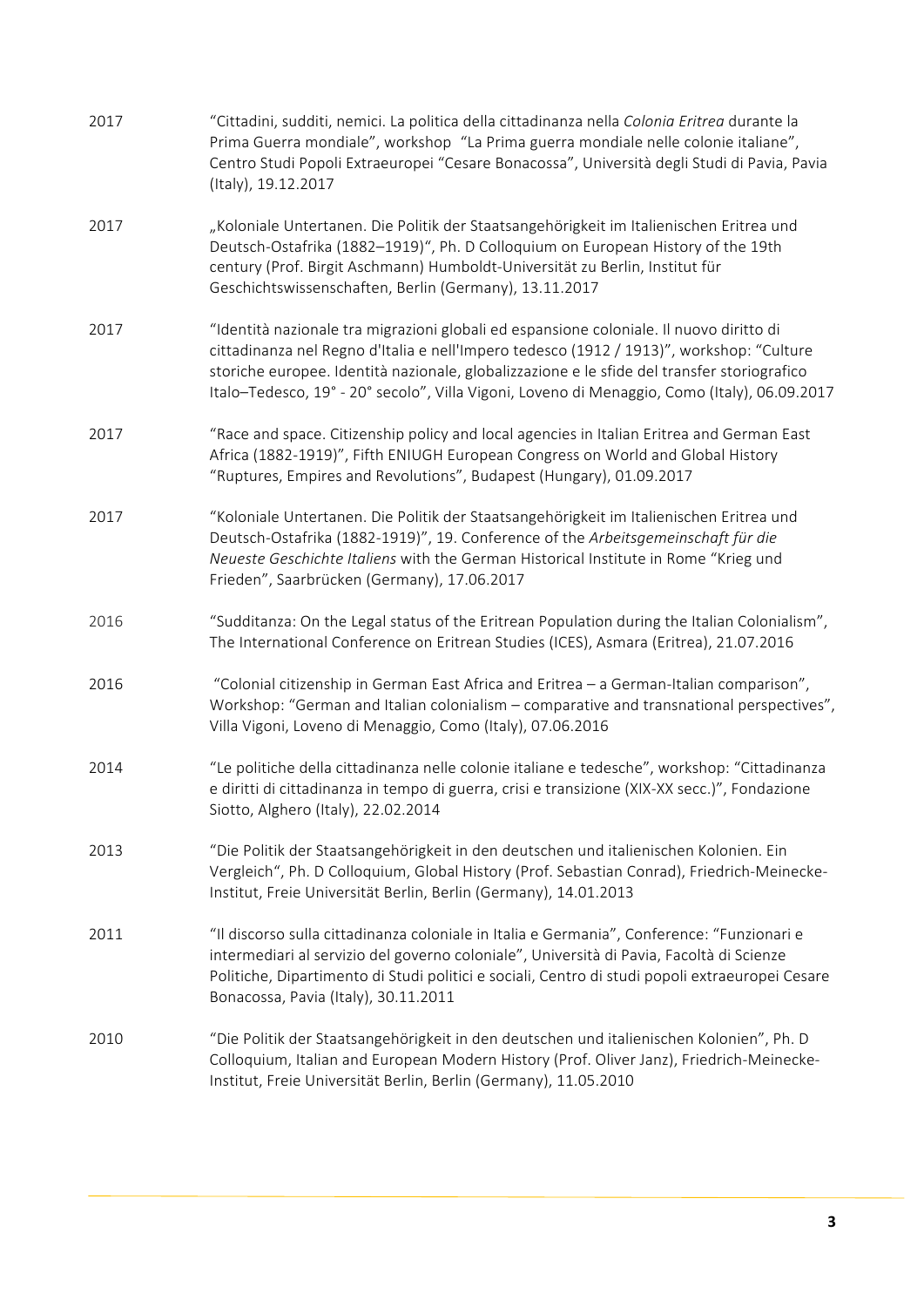### PUBLICATIONS

| 2017   | N. Camilleri, "Koloniale Untertanen. Die Politik der Staatsangehörigkeit im Italienischen<br>Eritrea und Deutsch-Ostafrika (1882-1919)", Ph.D thesis, Free University of Berlin,<br>defended on 20 October 2017 [for English abstract see: Aethiopica. International Journal of<br>Ethiopian and Eritrean Studies 21 (2018), 290-293<br>https://doi.org/10.15460/aethiopica.21.0.1209] |
|--------|----------------------------------------------------------------------------------------------------------------------------------------------------------------------------------------------------------------------------------------------------------------------------------------------------------------------------------------------------------------------------------------|
| 2015   | Translation into Italian of the book: Sebastian Conrad, Storia globale. Un'introduzione, with<br>an introduction by Marco Meriggi, Carocci: Rome 2015, 210 pp (German edition:<br>Globalgeschichte. Eine Einführung, C. H. Beck: Munich 2013)                                                                                                                                          |
| [2019] | N. Camilleri, "Oltre i confini della cittadinanza. Appartenenza ed esclusione nell'impero<br>coloniale italiano e tedesco" in: Marcella Aglietti (ed.), Le vie della cittadinanza in Europa,<br>Edizioni di Storia e Letteratura: Rome 2019 (forthcoming)                                                                                                                              |
| 2019   | N. Camilleri, "Città ed emozioni. Camilleri legge Prestel" [Article review of: Joseph Ben<br>Prestel, Emotional Cities. Debates on Urban Change in Berlin and Cairo, 1860-1910, Oxford<br>2017] in: Storica. Rivista quadrimestrale 70 (2018), 178-186                                                                                                                                 |
| 2018   | N. Camilleri, "La cittadinanza negata nella Colonia Eritrea (1882-1941)" in: Altreitalie.<br>Rivista internazionale di studi sulle migrazioni italiane nel mondo (special issue:<br>"Genealogie e alleanze d'oltreconfine: nuovi italiani e italiani manca(n)ti", edited by:<br>Valentina Fusari, Daniela Salvucci, Sara Settepanella), n. 57 (2018), 52-68                            |
| 2018   | N. Camilleri, "German and Italian Colonialism. Comparative and Transnational<br>Perspectives", in: Contemporanea. Rivista di storia dell'800 e del '900 1 (2018), 99-124<br>(edited with Ulrike Schaper and Massimo Zaccaria; with contributions by Nicola Camilleri,<br>Dominik Nagl, Massimo Zaccaria, Michael Pesek, Nicola Labanca and Patrick Bernhard)                           |
| 2018   | N. Camilleri, "Citizenship and Colonialism. The German and the Italian Case" in: "German<br>and Italian Colonialism. Comparative and Transnational Perspectives", in: Contemporanea.<br>Rivista di storia dell'800 e del '900 1 (2018), 101-104 (edited by Nicola Camilleri, Ulrike<br>Schaper and Massimo Zaccaria)                                                                   |
| 2016   | N. Camilleri, "Costruire il dominio coloniale. La conquista dell'Africa orientale tedesca e la<br>politica della cittadinanza", in: Contemporanea. Rivista di storia dell'800 e del '900 2<br>(2016), 233-258                                                                                                                                                                          |
| 2013   | N. Camilleri, "Il discorso sulla cittadinanza coloniale in Italia e Germania", in: Gianni Dore,<br>Chiara Giorgi, Antonio M. Morone, Massimo Zaccaria (ed.), Governare l'Oltremare.<br>Istituzioni, funzionari e società nel colonialismo italiano, Carocci: Rome 2013, 19-30                                                                                                          |
| [2019] | N. Camilleri, Exhibition review of: Europa und das Meer. Deutsches Historisches Museum,<br>Berlin 13 June 2018 - 06 January 2019, in: Il mestiere di storico (forthcoming)                                                                                                                                                                                                             |
| 2018   | N. Camilleri, Book review of: Vera Simone Bader, Moderne in Afrika. Asmara - Die<br>Konstruktion einer italienischen Kolonialstadt 1889 - 1941, Berlin 2016 in: H-Soz-Kult,<br>12.12.2018 http://www.hsozkult.de/publicationreview/id/rezbuecher-29757                                                                                                                                 |
| 2018   | N. Camilleri, Book review of: Irma Taddia, Etiopia 1800-1900. Le strategie di potere tra                                                                                                                                                                                                                                                                                               |